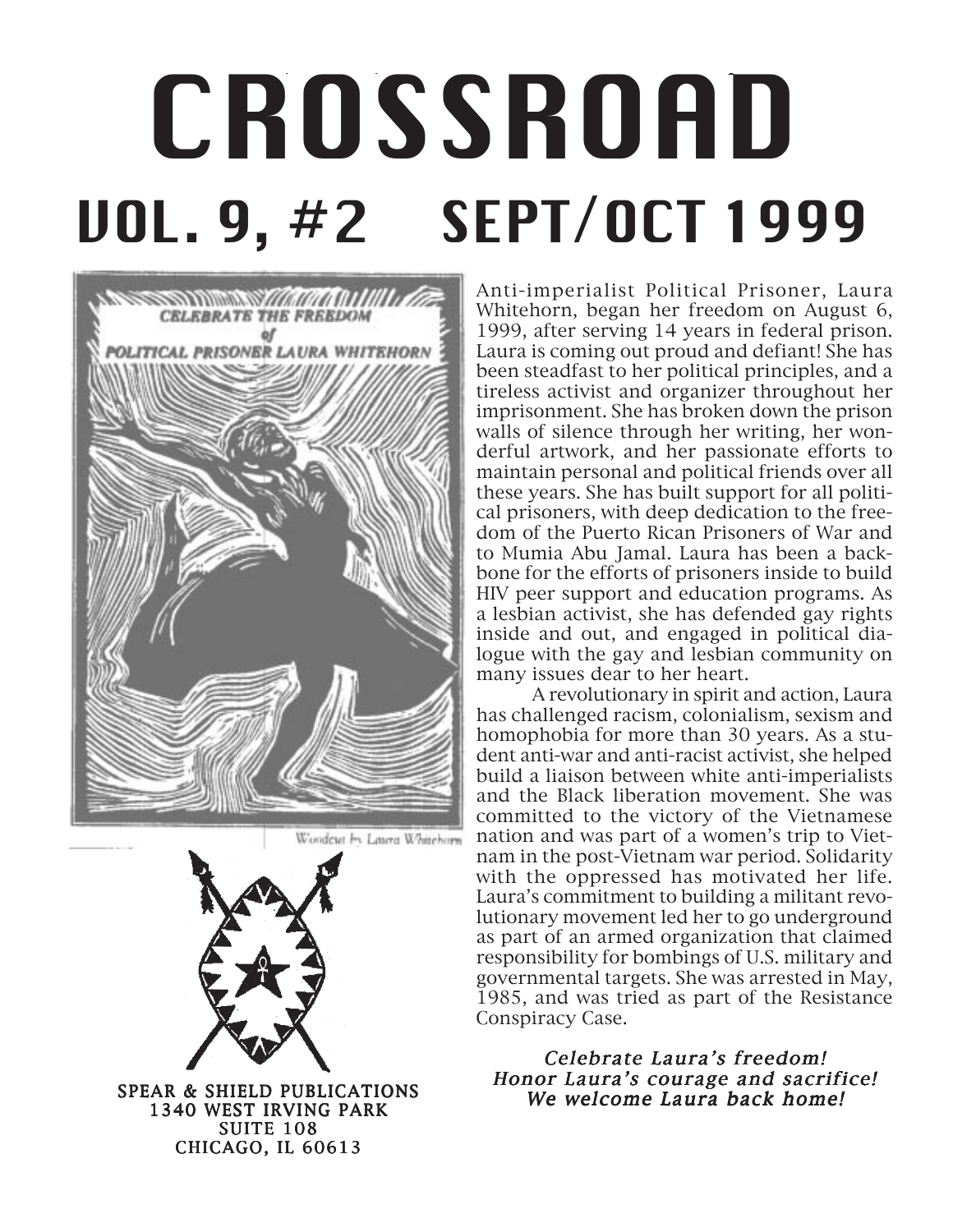#### **CONTENTS** Letter from Mafundi Lake Thoughts On What We Are Becoming From Death Row, U.S.A. "Why Hip Hop Is Dead": A Response An Appreciation: The Coup The Symbolism of the SSC Logo For Fear of Being Called (poem) Movement Forces clinton To Announce That He Will Free Puerto Rican PP's

#### Excerpt of letter from Mafundi Lake, 7-1-99

i used to wonder why liberation forces always had splits after achieving independence. It happened in Cuba, South Afrika, Angola, Zimbabwe, Haiti, etc. In most cases where you have Afrikans and people of color fighting against racial (white) oppression after the success of the struggle against white oppression they almost immediately begin fighting among themselves. This is basically a "class war." i am beginning to better understand that. i can envision the same thing happening within the Afrikan liberation struggle in this country. There are very distinct and very deep class divisions within the Afrikan liberation movement that are being ignored, but will definitely have to be addressed.

You have the "house nigger"/"field nigger" syndrome manifest within the Afrikan liberation movement. There are different and distinct class interests, and this results in different class perspectives, different class values and different class goals and objectives. These differences require different strategies and different methodologies.

i know i find myself in constant disagreement with most of the people who are most visible and vocal within the Afrikan liberation struggle. Everyone claims to be the grassroots, but who really are the grassroots? What is the grassroots? Who serves the interests of the grassroots? Is there a distinct grassroot interest? Are grassroot interests primary or secondary? Is there a distinct middle-class entity within the Afrikan liberation movement?

i was trying to analyze the fact that most of the wrongfully convicted Afrikans on and off Death Row are invariably rescued by white folks. These nameless and faceless Brothers/Sisters who are illiterate, friendless, poor and

#### **CORRECTION**

On the cover of our last issue, We gave the wrong date for the birth of **James Boggs.** Boggs was born on May 28,  $1919$  in Marion Junction, Alabama, which is just 14 miles below Selma. He was active in labor, black power, youth, and environmental movements throughout his adult life. He authored Racism and the Class Struggle, The American Revolution: Pages From A Negro Worker's Notebook, and Revolution & Evolution in the Twentieth Century, coauthored by Grace Boggs. After coming to Detroit in 1938, Boggs became active in the union movement, the Marxist movement, and the black movement. He was married to Grace Boggs, with whom he worked continually on critical causes with organizations such as Save Our Sons and Daughters (SOSAD), We the People Reclaim Our Streets (WEPROS), and Detroiters Uniting. James Boggs died on July 22, 1993. (source: Untold Tales, Unsung Heroes: An Oral History of Detroit's African American Community, 1918-1967. Elaine Lazman Moon, Wayne State University Press, 1994.)

often mentally impaired, never seem to draw the interest of the Afrikan liberation leadership. Is it because of the lack of publicity and thus a lack of glory for them?

i have been very upset that the Afrikan liberation movement has been silent and invisible in regard to Lacresha Murray's case (the 11-year-old Sister in Texas who was sentenced to 25 years in prison). Where was the outrage of the Afrikan liberation movement? Gary Tyler in Louisiana has been in prison since he was 15-years-old (1974) and for some arcane reason the Afrikan liberation movement's so-called leaders decided to drop his case! They also dropped Hugo Pinell, Ruchell Magea and others including myself.

Ruchell and Hugo have been fighting in and out of prison for over 40 years! If 40 years in prison doesn't qualify a Brother for support there is something fundamentally wrong with the Afrikan liberation movement. If being incarcerated for 25 years -- since he was 15 years old, and incarcerated as a result of a racist-terrorist attack on school children riding a school bus, doesn't qualify Gary Tyler for the support of the Afrikan liberation movement, something is fundamentally wrong with that movement.

There are over 1 million incarcerated Afrikans and thousands are on Death Row — but only a chosen few are recognized and supported by the Afrikan liberation movement. Andrew Young, when Ambassador to the U.N., said that there were tens of thousands of Political Prisoners in America, but the Afrikan liberation leadership says that there are less than a hundred! Yet, they would villify Andrew Young....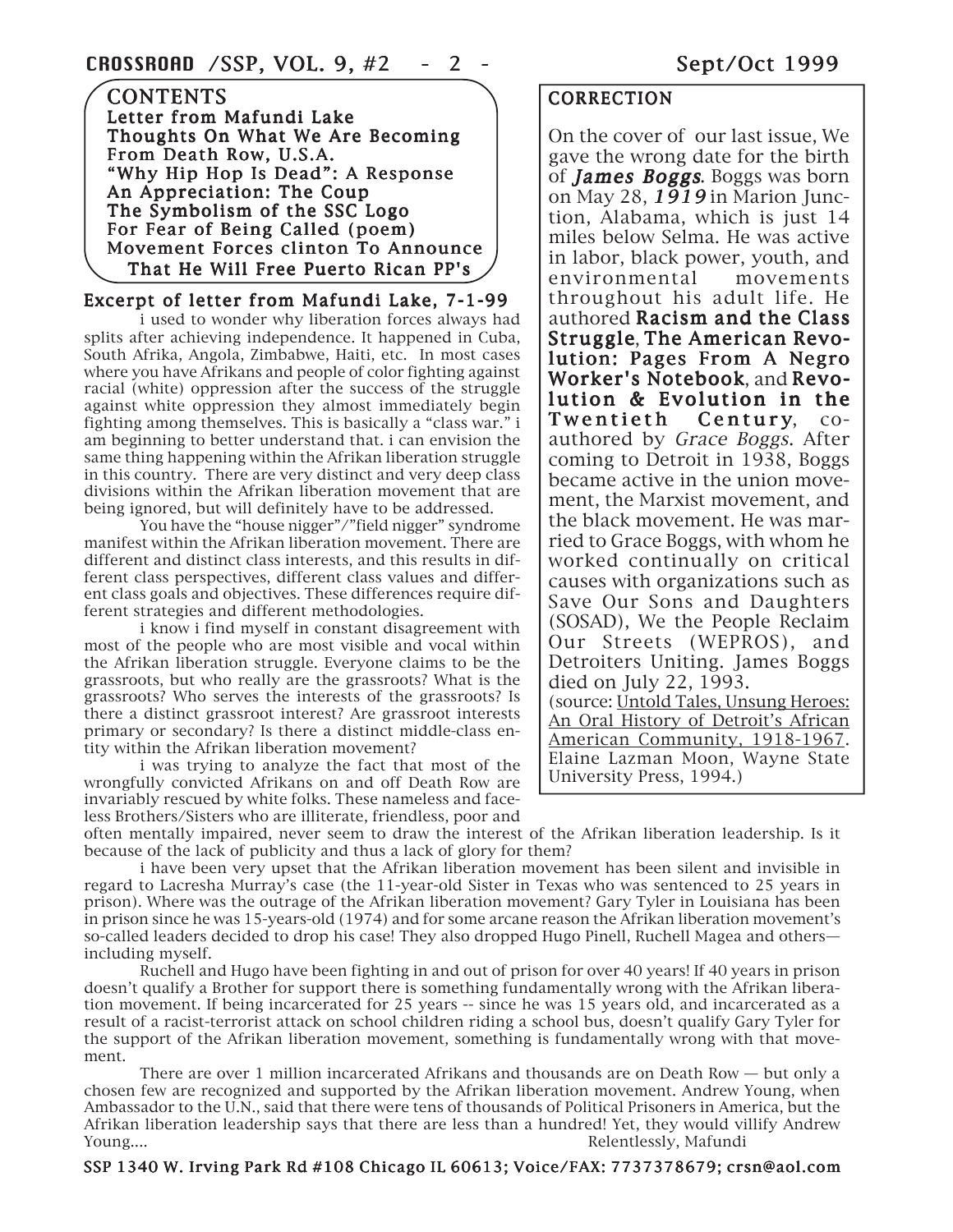# CROSSROAD /SSP, VOL. 9, #2 - 3 - Sept/Oct 1999 Thoughts On What We Are Becoming: A Discussion Paper

"The beginning of wisdom is to know who you are – draw near and listen: We are the people of the day before yesterday, and the people of the day after tomorrow.

The world is our village what is good for the world is good for us."

### Introduction

1. This paper calls into question the terms and concepts that We use to identify ourselves, e.g., "black," "white," New Afrikan, American, African-American, etc. Whatever your present identity, it ain't static, but a thing in motion and evolving, influencing and being influenced by all social phenomena, as things change, as the old fades away and new things arise. No matter how you define your goals and interests (e.g., for national self-determination, to "smash the white race," to overthrow capitalism, to liberate women, gays and lesbians, etc.), all of these require the self-transformation of each individual and of each group, toward greater philosophical, ideological, social homogeneity — one world, one people — not withstanding the diversity that will remain (since life would come to an end without the (non-antagonistic) struggle of "opposites").

2. Even now, We must use, in various ways, some of the differences as means of evolving into the "New People" that We are becoming. i still have a need (no matter how uncomfortable i feel) to speak from an identity as a New Afrikan (a nationality, not a "race" or "color") Communist (socio-political consciousness) because of the boundaries within which We exist and the need to have a present identity that distinguishes me/us from the enemy — but, at the same time, i must begin to develop a new orientation for the present identity. That is, We must continue to organize on the basis of particular identities and interests as the best means of gaining strength and character, necessary to transform the particular into the general.

3. For example: A) Our identity as a people (New Afrikan) lies at the center of the struggle for self-determination  $-$  choosing political destiny requires a specific socio-political consciousness. As We struggle as a people for resolution of our problems, We need an identity that distinguishes us from the forces of evil, which symbolizes our need to move beyond the boundaries of U.S. political-economic structures and its bourgeois/capitalist values and morality. Our evolving identity must inform our new politics and the new socioeconomic structure that We need in order to realize ourselves as a New People;

B) "New Afrikans" must continue to struggle as a people — yet trans-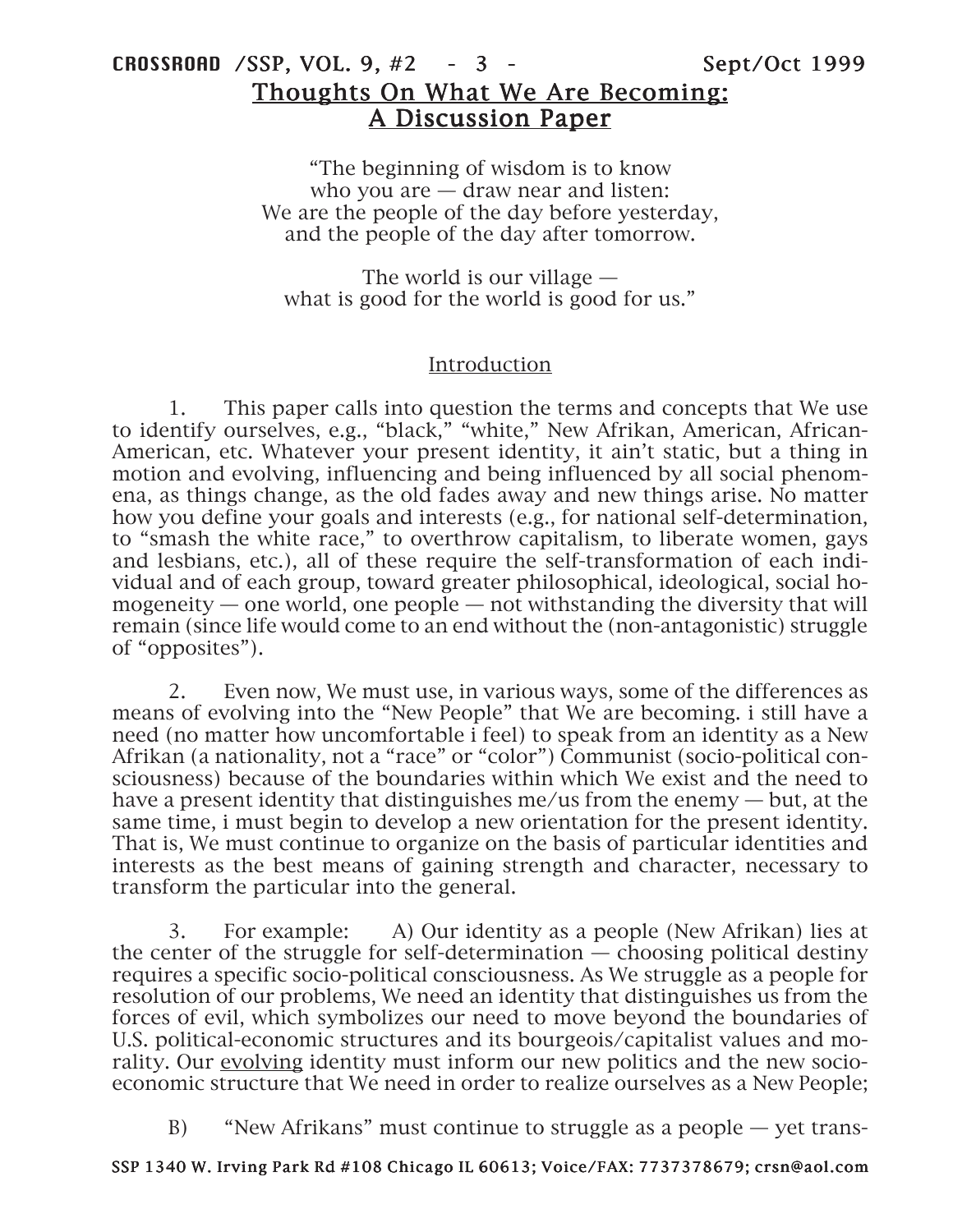#### CROSSROAD /SSP, VOL. 9, #2 - 4 - Sept/Oct 1999

form the meaning and goals of the struggle so that even as a new "national identity is shaped, it comes to be characterized by consciousness, and not by "race" or "color," and the interests of "New Afrikans" are expressed as the common interests of all peoples (i.e., an end to all forms of exploitation and oppression). Afrikans in the U.S. may or may not "Free The Land" or otherwise realize a "national independence" as presently conceived — but liberation in any form, for any of us, can only come through a challenge and overthrow of capitalism, imperialism, and patriarchy.

It's really "anti-capitalism" and "pro-socialism" that sit at the center of the identity of the New People — straight-forward challenges and abandonment of the capitalist way, and anything short of this is insufficient, and part of what's passing away, e.g., Afrocentricity, multiculturalism, and New Abolitionism.

4. Afrocentricity and multiculturalism are both essentially forms of an "ethnic pluralism" that doesn't critique and abandon capitalism. They join the "New Abolitionism" as petty-bourgeois tendencies which vacillate and fail to cross the boundaries of bourgeois hegemony. (Those who want to challenge "whiteness," "abolish the white race," or "overthrow white supremacy" must begin to explicitly name and challenge capitalism, and not continue to omit naming it and instead use such "neo-radical" language as "to challenge, disrupt, and eventually overturn the institutions and behavior patterns that reproduce the privileges of whiteness" — underlying all these is CAPITALISM! "Whiteness" is not the cause, and to merely challenge "whiteness" without an explicit challenge to capitalism is actually a way to continue enjoying privilege while claiming to reject it. It won't work if one tries to make "the destruction of the white race" central to the destruction of capitalism, rather than making the destruction of capitalism central to the destruction of "white privilege" —"whiteness" is to capitalism, what the shadow is to an object — you won't destroy the object by trying to destroy the shadow.)

5. Identities based on so-called "race" or skin pigmentation are increasingly inadequate and are fading away. Identities based upon nationality are better, but these, too, will lack and fade if the nations that We claim don't abandon and challenge patriarchy, capitalism and imperialism. At bottom, the way that We come to identify, as individuals, as groups, as a New People, is and will best rest upon what We believe about ourselves and relationships to other people, and to nature — upon what We do in and for the world.

# Part One

1. Who are We? How do We define ourselves — especially, how do We define ourselves in relation to others? Does raising questions such as these draw us into a form of "identity politics" that can divide us, and diminish the struggles around "more important" issues? Only if We fail to see the interconnectedness, and interdependency of all issues, and give a **narrow** definition to our "identity politics" which tends to isolate one aspect of who We are (e.g., one's "race," gender, or profession) from all other aspects, and attempt to make that one aspect the sole focus of one's socio-political energies.

#### SSP 1340 W. Irving Park Rd #108 Chicago IL 60613; Voice/FAX: 7737378679; crsn@aol.com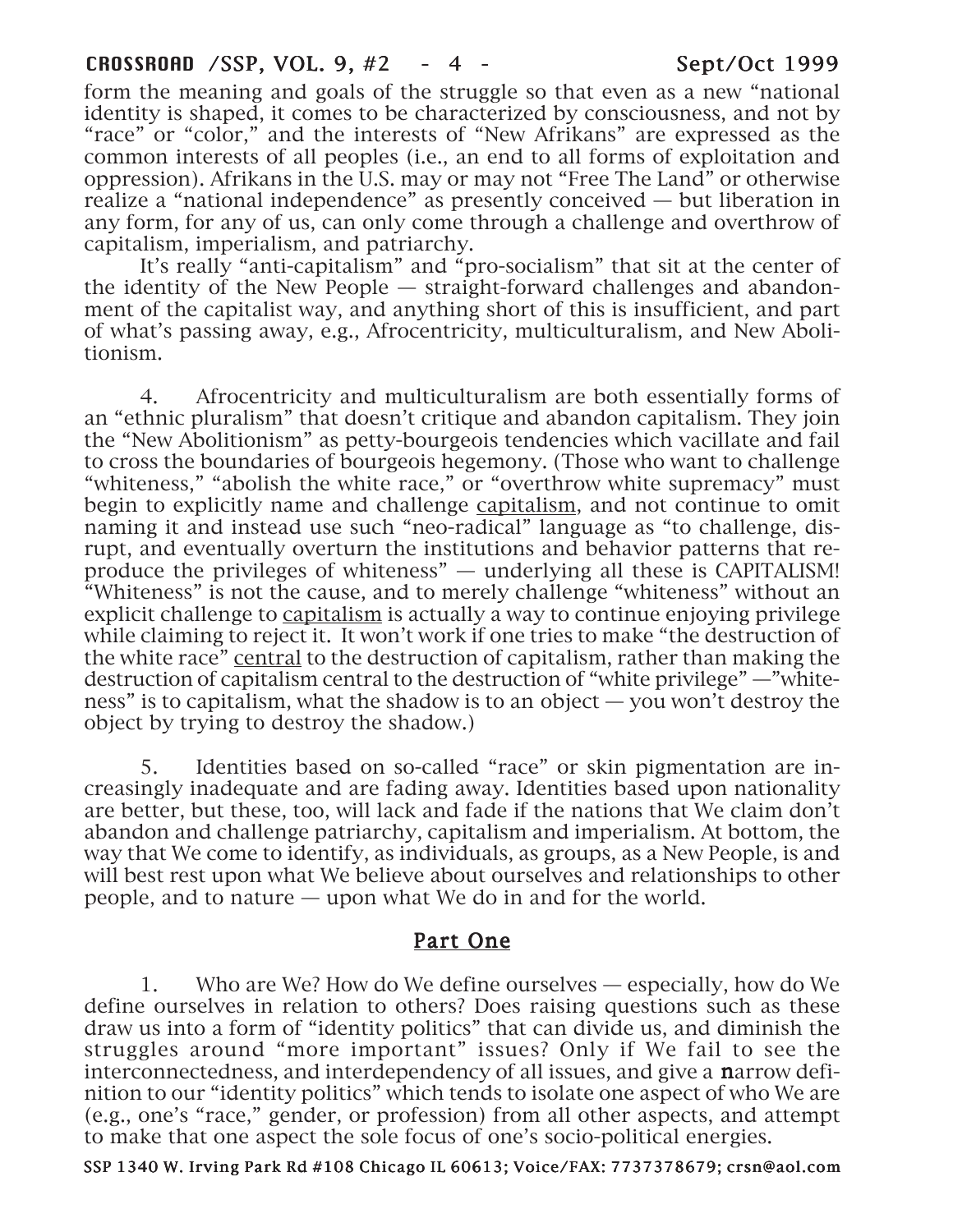Of course, knowing who you are is at the "center" of anything and everything that you struggle for  $-$  any problem that you have and seek to resolve; any vision that you want to realize — but, who you are is a combination of many elements, is constantly reshaped and influenced by literally all social phenomena — no single aspect of who you are exists in isolation from all other aspects. As best We can, We must begin to define an identity (a "label" if you will) that incorporates all aspects of who We are... that takes into account all of the social phenomena that acts upon us, and upon which We, too, act....

In this sense, We are dealing with an "identity/politics" — but in a broader, more complex, and far more dynamic and evolving context than that in which We generally perceive the issue....

2. i'm trying to discuss a concept of "identity" that is based upon what We all have  $-$  or should have  $-$  in common; upon a set of psycho-socioeconomic characteristics that define our common interests, and inform our jointly arrived at and pursued solutions to all questions arising from the struggle to end all forms of oppression and exploitation, and to build a socialist society. (e.g., questions as to why We don't have, and how We can have, FREE public transportation; an end to environmental destruction; an end to the high cost and widespread unavailability of health care; people's control over insurance and pharmaceutical companies; people's regulation of the air waves (t.v. and radio) and phone communication and public utilities — literally any and every issue that We face in our daily lives is related to the way that We define — or should define  $-$  our identity and our interests.)

3. i'm trying to discuss an identity  $-$  a concept of identity  $-$  that is characterized by (one's) politics (and a concept of politics that characterizes (one's) identity; where "politics" comes to be understood by everyone as not just what "they" do in D.C., or at the state capital, or at city hall, but what every individual does or fails to do about all things presently left to "the politicians").

4. "The people of the day before yesterday" are essentially characterized by the socio-economic orders that they developed, on the basis of the conditions under which they lived. We refer to these orders as "communal" or as "primitive communism" — where there were no concepts of "ownership" or of "private property" in the major means of social production, and the people shared in the work and the fruits of the social means of production  $-$  no person or group was exploited or oppressed by another person or group (i.e., for reasons of gender, "race," or class) ....

5. "The people of the day after tomorrow" must create a contemporary form of communal society, where differences between people aren't used to rationalize exploitation; where all of the people again "own" and share in the fruits of the social means of production, and participate in the major decisionmaking — where all people enjoy the rights to FREE education, health care, and all other major social services....

6. The struggle for a new identity (individual and collective) is a reflection of the process of becoming New People, with new values, a new moral-

#### SSP 1340 W. Irving Park Rd #108 Chicago IL 60613; Voice/FAX: 7737378679; crsn@aol.com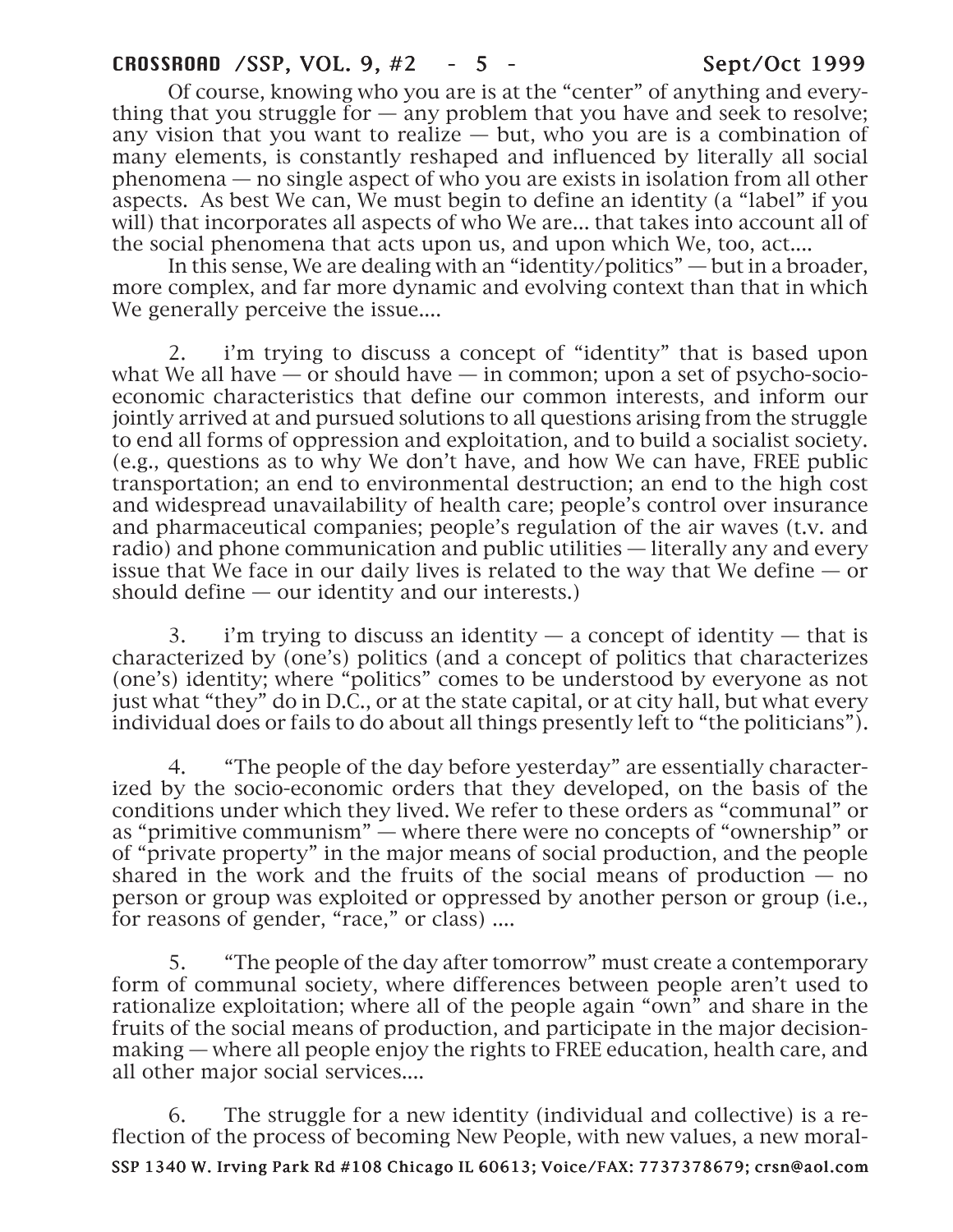# CROSSROAD /SSP, VOL. 9, #2 - 6 - Sept/Oct 1999

ity, and new social, economic, and political consciousness. It's not just about what We call ourselves, but about the kind of people We want/need to be; about the way We want to live, to produce and distribute the goods and services that sustain our lives. It's about shaping new ways of relating to each other and to nature — urging each other to think about and discuss such new relationships, rather than continue to rank commodities above people....

We're engaged in struggle today not only because of things and ideas that We stand in opposition to, but because there are things and ideas that We are/should be struggling to realize -- what We want for ourselves and our children and all those that come after us, everywhere in the world. All of this is about "identity," knowing that what We fight too depends on who we are; that who We ought to be, informs what We (should) fight for....

(End of Part One)

Owusu Yaki Yakubu

Materials Available From Spear & Shield Publications

| Notes From a New Afrikan P.O.W. Journal                                  |
|--------------------------------------------------------------------------|
|                                                                          |
| Vita Wa Watu: A New Afrikan Theoretical Journal                          |
|                                                                          |
|                                                                          |
| <b>CROSSROAD</b> [subscription (6 issues) or bundle of back issues] \$5  |
|                                                                          |
|                                                                          |
|                                                                          |
| Night-Vision: Illuminating War & Class On the Neo-Colonial               |
| \$10<br>Terrain                                                          |
| Bottomfish Blues: The Coming of Black Genocide & other essays\$8         |
|                                                                          |
|                                                                          |
|                                                                          |
|                                                                          |
|                                                                          |
| The New Afrikan Prisoner Organization: An Interview\$.50                 |
| Carry On the Tradition: In the Spirit of Fred Hampton & Mark Clark \$.50 |
| Notes On the Link Between the Oppression of New Afrikan Women & the      |
| New Afrikan National Liberation Revolution \$2                           |
|                                                                          |
|                                                                          |
| A Brief History of the New Afrikan Prison Struggle                       |
|                                                                          |
|                                                                          |
| (prices subject to change - prisoners may send equivalent in stamps)     |
| Make check or money order payable to:                                    |
| Spear & Shield Publications • 1340 West Irving Park Rd •                 |
| Suite $108 \cdot$ Chicago, IL 60613                                      |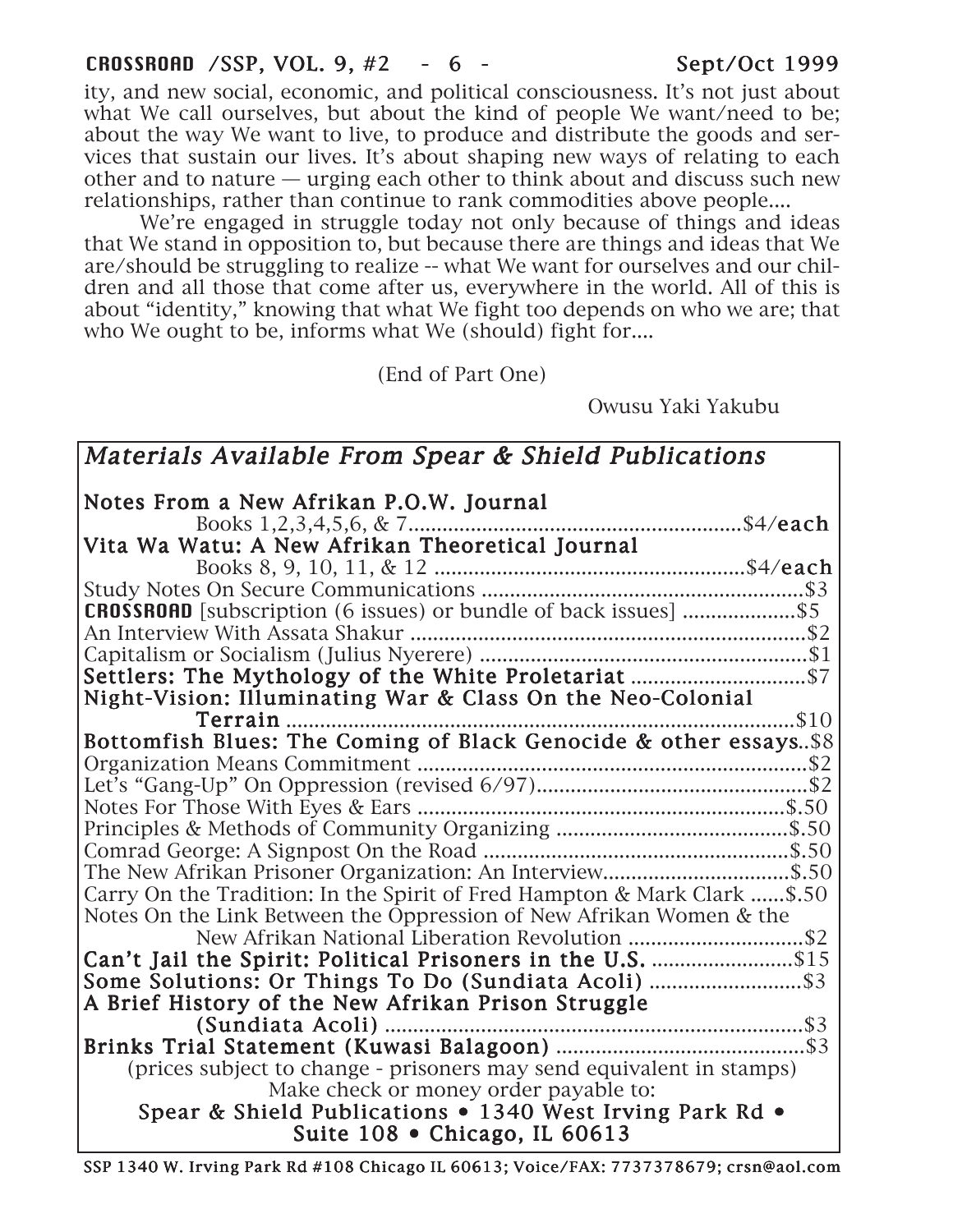# From Death Row, U.S.A.:

Zolo Azania Fights U.S. Violation of International Law

EACH imposition of the death penalty in the U.S. violates international human rights law (e.g., the Second Optional Protocol to the International Covenants on Civil and Political Rights). However, when Zolo Azania was sentenced to death, the U.S. committed a more heinous act, violating international humanitarian law (the law of war, e.g., the Geneva Convention), which prohibits the imposition of the death penalty upon combatants in liberation movements.



#### Who is Zolo Azania?

Anyone having read the pamphlets written by Zolo (e.g., Who Is The New Afrikan?), or having read any of the articles he's written for publications in the U.S., India, Cuba, and Africa, may be tempted to say that Zolo Azania is a writer — but that's not entirely true.

Anyone having seen Zolo's oil paintings, or any of his art used as illustrations in books written by others, may believe that Zolo is a visual artist — but that's also not entirely correct.

Zolo Azania uses the written word and visual art as weapons of war  $-$  as instruments that not merely call attention to himself, but raise the political awareness of his people, and draw the attention of the world to their fight for self-determination and independence from the imperialist hegemony of the U.S.

Zolo Azania has been on Death Row in Indiana for seventeen (17) years, and many opponents of the death penalty don't know who he is. Using the racial vocabulary of U.S. politics, Zolo is one of those "blacks" who are four (4) times more likely to receive the death penalty than a "white" convicted of the same offense.

However, Zolo is not one of the "common criminals" on Death Row, U.S.A. — criminals who should receive the support of death penalty opponents simply because: 1) the death penalty is prohibited by international law; 2) its application in the U.S. is class-based, "whites" and "blacks" from the ranks of the poor fill the cells; 3) its application in the U.S. is "race"-based, and Afrikans make up a disproportionate 42 per cent of those filling the cells. The death penalty in the U.S. is a tool of capitalist-imperialism, and used as a tool of state terrorism and repression against all classes and nationalities within U.S. borders.

SSP 1340 W. Irving Park Rd #108 Chicago IL 60613; Voice/FAX: 7737378679; crsn@aol.com Some people think that they know Zolo Azania as a "nationalist," because he is a Conscious Citizen of the Republic of New Afrika (RNA), commonly re-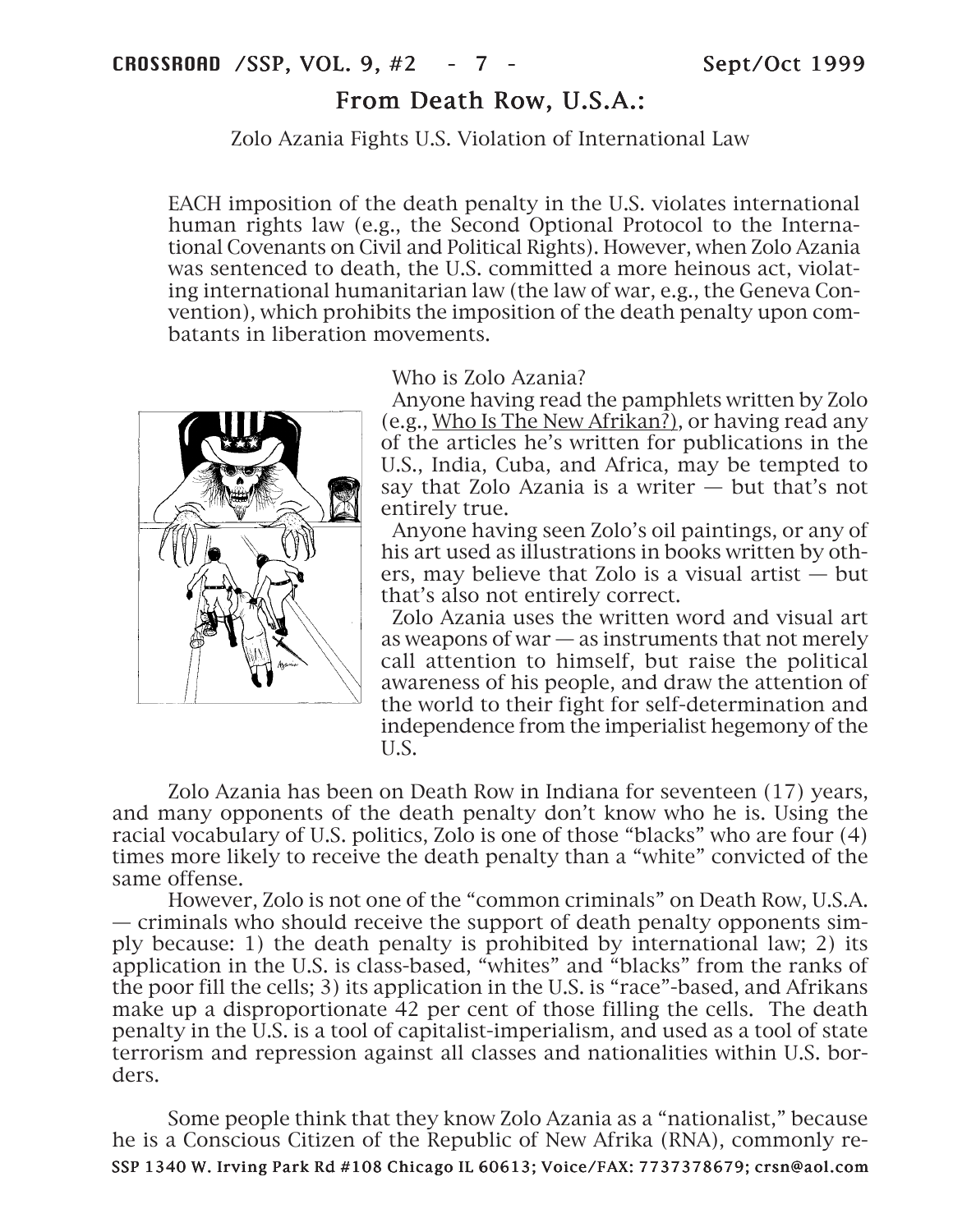## CROSSROAD /SSP, VOL. 9, #2 - 8 - Sept/Oct 1999

ferred to as the historic "black nation" within U.S. borders. And, in this respect, too, even other RNA Conscious Citizens, and supporters of the New Afrikan independence movement, don't really know who he is.

Zolo Azania is not a "nationalist" as that term is commonly (and incorrectly) used in the U.S. — he is not a "narrow" bourgeois nationalist; he's not blinded by "skin analysis," patriarchal ideology, or homophobia. By definition, all Conscious New Afrikans are "revolutionary nationalists," i.e., non-racists, anti-sexists, anti-capitalists, socialists, and internationalists.

Zolo Azania is someone who should never have been sentenced to death because his status as a freedom fighter (and not a "common criminal") should have protected him not only from being sentenced to death, but from trial and conviction in the criminal courts of the U.S.

At the time of his arrest, trial, conviction and sentencing, Zolo Azania was an armed combatant in the RNA's struggle for self-determination against the colonial and racist regime of the U.S.

As explained by his attorney, Michael Deutsch, Zolo, like all liberation movement combatants, should not have been "treated as a criminal, but given a pro-



tected status so that when the hostilities have ended [they] can be repatriated. So the use of the death penalty to [kill] a freedom fighter violates every basic principle [of international humanitarian law] in spirit and letter, of the protections afforded anti-colonial combatants."

The use of the death penalty upon Political Prisoners and Prisoners of War is a flagrant aggravation of its use as an "ultimate" weapon of state repression and terrorism, in this case, a weapon used against liberation movements.

Zolo was sentenced to death for his 1981 arrest for bank expropriation and the killing of a police officer. During his trial, he declared himself a Conscious Citizen of the  $RNA$  — an oppressed nation held in colonial bondage by the U.S. In the appeal of his conviction, Zolo petitioned the Indiana Supreme Court to recognize his protected status as an armed-anti-colonial combatant, under resolutions of the United Nations' General Assembly (e.g., #3103), and the Geneva Convention — all part of the body of customary international law relative to the humane treatment of anti-colonial combatants — which, among other things, protects the combatants from imposition of the death penalty.

As was the case with other liberation movement combatants in the U.S. who have made similar presentations, the courts followed the fallacious policy of the U.S. government, which denies the political status of Political Prisoners and Prisoners of War, choosing to criminalize their acts. This policy is designed to delegitimize the struggles of oppressed peoples, and to prevent recognition of the political and protected status of the combatants in the eyes of their peoples and in the eyes of the international community.

With all its propaganda about being the "leader of the free world" and of the need to uphold law, the U.S. is the world's foremost violator of interna-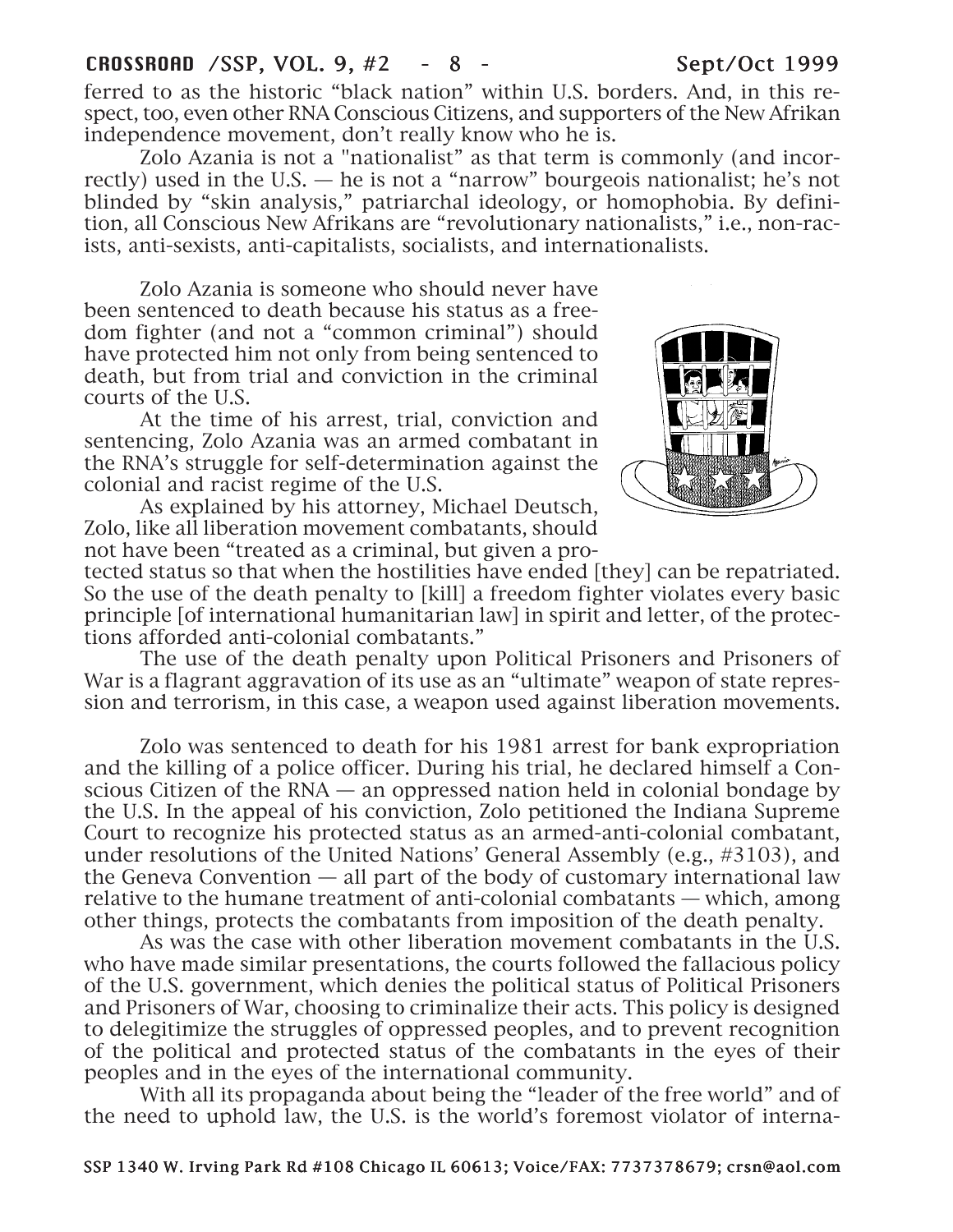# CROSSROAD /SSP, VOL. 9, #2 - 9 - Sept/Oct 1999

tional law in nearly all fields — and it's time that it be called to account!

The international community (You!) has the right, the duty, and the means, to force the U.S. to observe its obligations under the Geneva Convention and Article 4, Paragraph 1, of Protocol 1, to that Convention, as well as its obligations under the Second Optional Protocol to the Covenants on Civil and Political Rights: 1) the U.S. is bound to observe customary international law, even where it's not a signatory to specific instruments, as when it demonstrates in practice that it doesn't dissent from the principles of those instruments; 2) under the concept of erga omnes, all states have an obligation to intervene when another state fails to afford the protections due under the Geneva Convention, i.e they must protest the violation, and demand immediate cessation of unlawful practices or omissions.

Those who know Zolo Azania are broadening their campaign to force U.S. compliance with international law relative to the treatment of combatants captured in the course of the war against the colonial and racist U.S. regime. We call upon you to join this campaign.



Contact: Zolo's Campaign c/o CROSSROAD Support Network 3420 W. 63rd Street Chicago, Illinois 60629 Voice/Fax: 773-737-8679 e-mail: crsn@aol.com

o.y.y.

# from the from **Principles and Programs of the CROSSROAD Support Network:**

CROSSROAD (CR) is a non-sectarian newsletter produced by and for New Afrikan Prisoners of War and Political Prisoners — captured combatants who were and are engaged in protracted people's war against the colonial domination of the United States, for national self-determination and independence of the Republic of New Afrika.

CROSSROAD also provides a perspective on the repression of the mass movement and genocidal/ colonial violence waged against the masses of New Afrikan people.

Although CR's primary focus will be on the independence struggle of New Afrikan people, We won't neglect the struggles of Native Nation, Caribbean, Puerto Rican, or North American and other Prisoners of War and Political Prisoners. The "crucial point" for CR is the common struggle against all forms of oppression inspired by U.S. and world capitalist-imperialism, and for self-determination and socialism.

CR has a strategic objective to: 1) increase awareness and active support inside of the geo-political borders of the U.S. and 2) to increase awareness and active support among the community of nations — for the release of captured combatants; and for the struggle of the Republic of New Afrika for national self-determination.

CR is not in opposition to, nor in competition with, other vehicles or organizations which serve the nation and its captured combatants. Because CR is produced by POW's, there are many things that We can't do by ourselves. However, We are confident that others will commit themselves to helping us go where We can't, and to helping us do and say what We can't, i.e., the eventual development of a CROSSROAD Support Network....

**3420 West 63rd Street, Chicago, IL 60629 • Voice/FAX: 773.737.8679 • crsn@aol.com**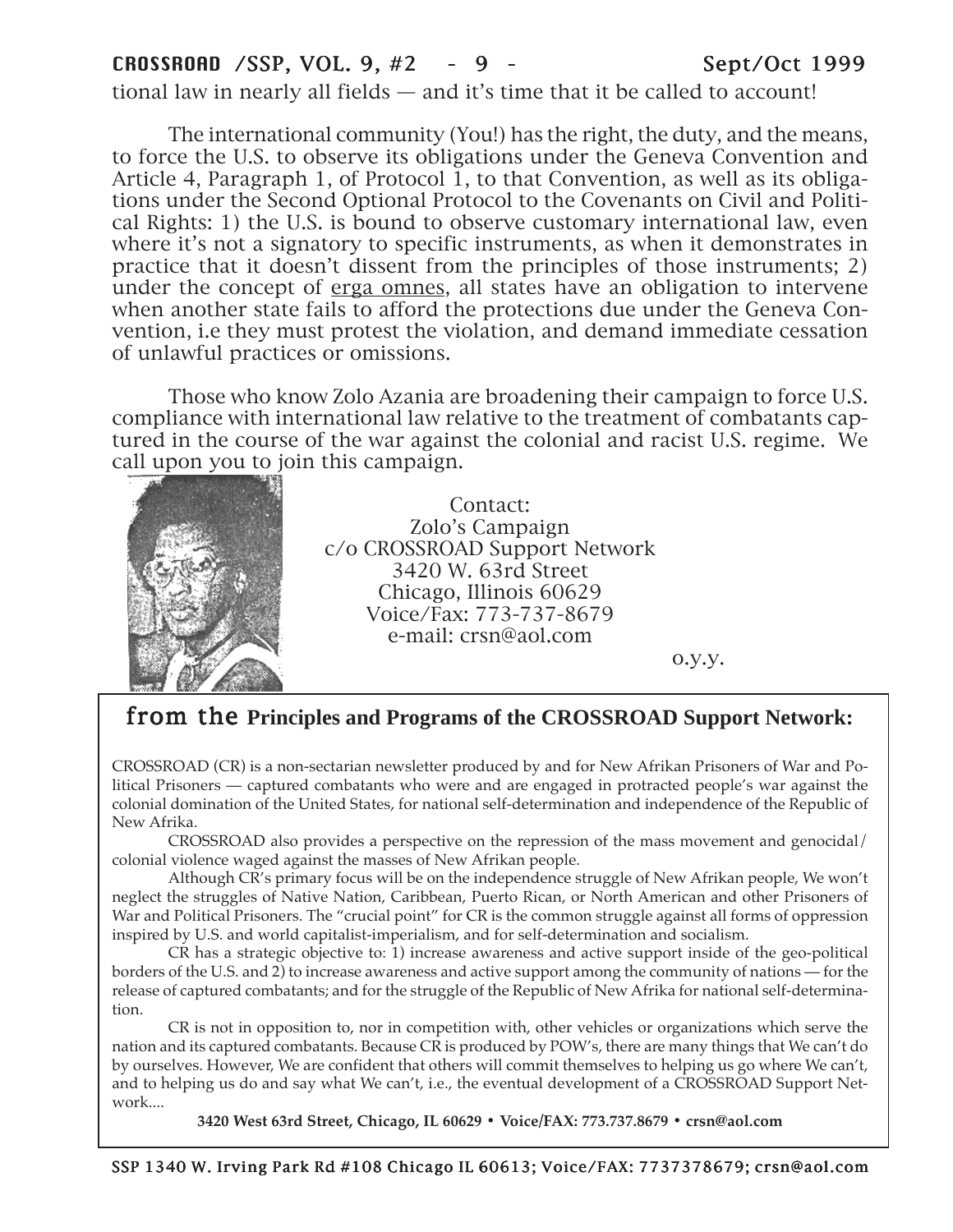# CROSSROAD /SSP, VOL. 9, #2 - 10 - Sept/Oct 1999 "Why Hip-Hop Is Dead": A Response

"The best art is political, and you ought to be able to make it unquestionably political and irrevocably beautiful at the same time" Toni Morrison

In the May-June, 1999, issue of CROSSROAD, Lethal Wonder's article, "Why Hip-Hop Is Dead," seems to have been mis-titled, because the point of the piece is not that Hip-Hop is "dead," but that it's misled.

Lethal Wonder tells us that: Creativity (which he says characterized the birth of the Hip-Hop art form) has been replaced (as the dominant tendency) by a "gangster mentality," and that there's an "other side" to this mentality people who "stayed underground with their head in the sand," claiming to "keep it real," but failing to re-direct the "misguided flow" of Hip-Hop.

So, the point would seem to be: How to get Hip-Hop back on a "correct" path? Further dialogue and practice might include:

1) Study and discussion of dialectical contradiction (the unity and struggle of opposites), and class struggle (struggle between groups which have opposing interests and forms of social consciousness).

Lethal Wonder's article points to a struggle between opposing tendencies within Hip-Hop, and the fact that he wrote the article shows that he's part of one of these tendencies, and engaged in struggle with the others. Re-directing Hip-Hop requires an understanding of each tendency and of tendencies in general — what they are; why they exist; how to distinguish between them and come to know friends from enemies; how tendencies inter-relate and develop; how the old ones fade away and how new ones arise. (For example, study to learn how the "gangster mentality" actually arose from within the "creative" tendency, and didn't just fall from the sky or have itself imposed upon Hip-Hop from the outside. All development begins from something that already exists, just as the re-direction of Hip-Hop has to begin within its progressive tendency, as Lethal Wonder exemplifies.)

Within Hip-Hop, there are "right" (reactionary) and "left" (progressive) tendencies at either extreme of the political spectrum of its artistic expression, and a "middle" (vacillating), composed of the majority of artists, who are influenced and guided by one extreme or the other.

Based upon Lethal Wonder's article, We could refer to the "creative" tendency as the "left" (i.e., it was "original" and was initially characterized as progressive); the "gangster mentality" could be called the "right", and the "underground" could be referred to as the "middle" (e.g., the "keep it real" and "We're just showing what's happening in our communities" line actually vacillates between "right" and "left," but ultimately only serves the "right," because it doesn't move beyond reflecting what is, when what We need are projections of what ought to be!

Lethal Wonder calls attention to the present dominance of the "right," and is part of the struggle to overturn it and help give rise to a new dominant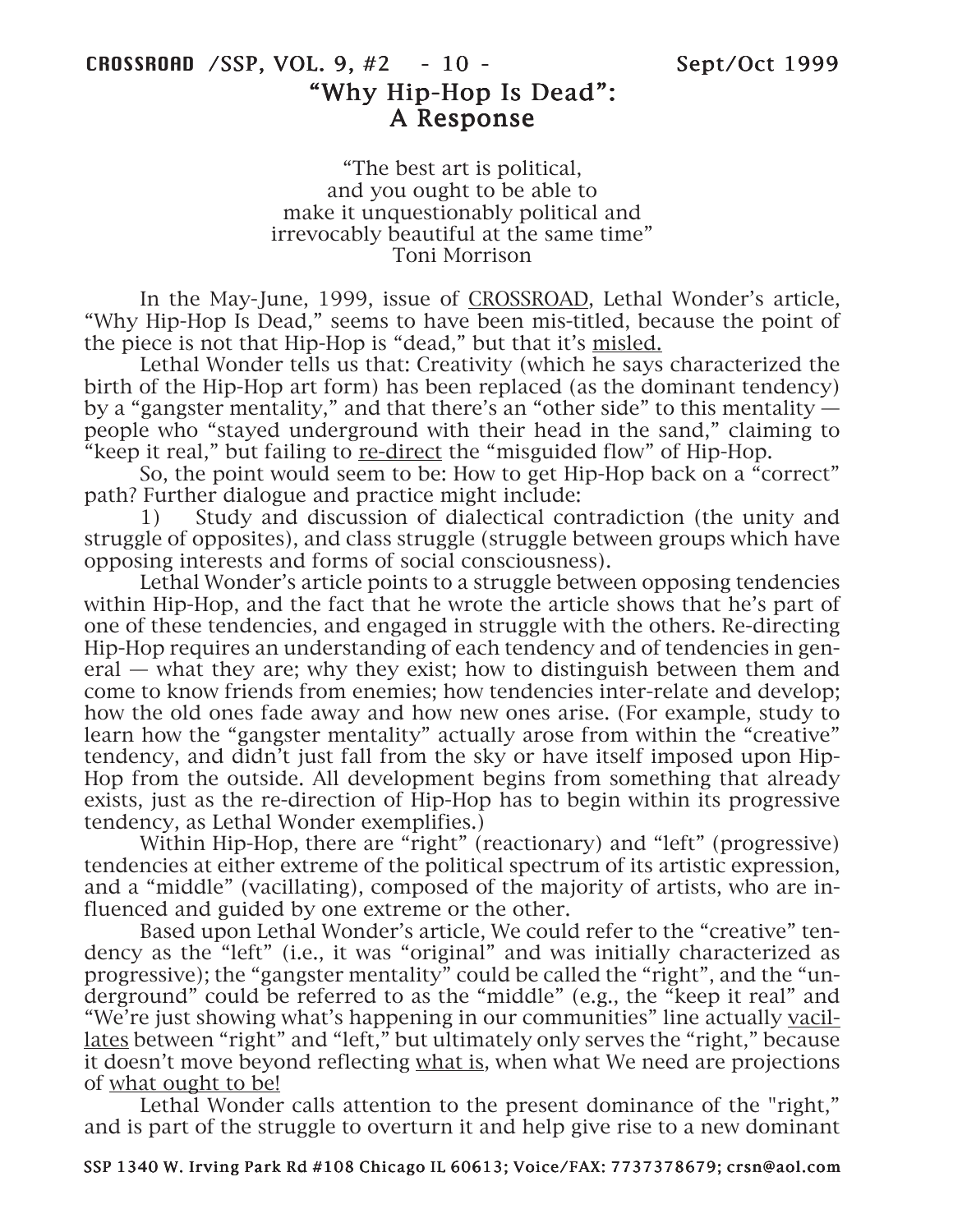# CROSSROAD /SSP, VOL. 9, #2 - 11 - Sept/Oct 1999

tendency  $-$  not a "return" to something that once existed (which ain't possible, anyway). But, even educators need educating, and those who claim to be part of the struggle to create a new, progressive tendency within Hip-Hop must themselves engage in study as well as struggle. (It should be mentioned: This ain't just about Hip-Hop, but is also about the overall absence of a left/radical/ revolutionary political expression — about the "death"/misdirection of revolutionary politics being characteristic of the society as a whole.)

2) Study, discussion, and practice — to enhance artistic creativity with a partisan political perspective, in service to the revolutionary interests of all people, to end oppression and alienation, and to create a new, socialist, society.

This should begin with efforts to understand that ALL art is political, and partisan, whether implicitly or explicitly. ("Political" in the fundamental sense, as serving people/society -- everything that has anything to do with helping people to live better, and to have control over every aspect of the lives that they live.) All art serves either oppression and alienation, or self-determination and the full development of each person and of the society.

Artistic expression ain't just about being "creative" (creativity doesn't take place in a vacuum  $-$  it's influenced by and influences all other human activities, and doesn't occur without conscious direction. The only question is: what form of consciousness will inspire the artistic creativity, progressive, or reactionary). Nor is artistic expression simply about having "fun" or "getting paid" (especially when these take place absent an informed social practice based in the needs and interests of the community). Artistic creativity is a social responsibility.

It's not a mere lack of creativity that accounts for the misdirection of Hip-Hop that Lethal Wonder challenges, but a lack of partisan political perspective. Even those with a gangster mentality can be "creative," but they can't continue to cling to that mentality  $-$  expressing the crass materialism, individualism, and decadence of the capitalist ethic — and also serve the people. The gangster mentality expresses an essentially petty-bourgeois outlook -- it's the mentality of illegitimate would-be capitalists -and capitalism is the enemy of the people.

Therefore, when Lethal Wonder calls for the re-direction of the "misguided flow" of Hip-Hop, that's a call for creative energy inspired by a new set of values, a new concept of artistic responsibility, and a new political perspective with principles that are informed by a revolutionary communal, spirit.

As the new direction is charted — for Hip-Hop and all other artistic production — questions such as these must be asked and answered in ways that correspond with the new spirit: What kind of social vision does the art promote? Who does the art serve? How does the art help people to understand themselves and their social responsibilities? How does the art help people to understand social problems and create solutions for them?

Charting the new direction requires those who share the desire and the vision to reach out to each other, share ideas and learn from each other, find ways to work together and promote each other, and to join as artists with those who work in other fields of socio-political practice.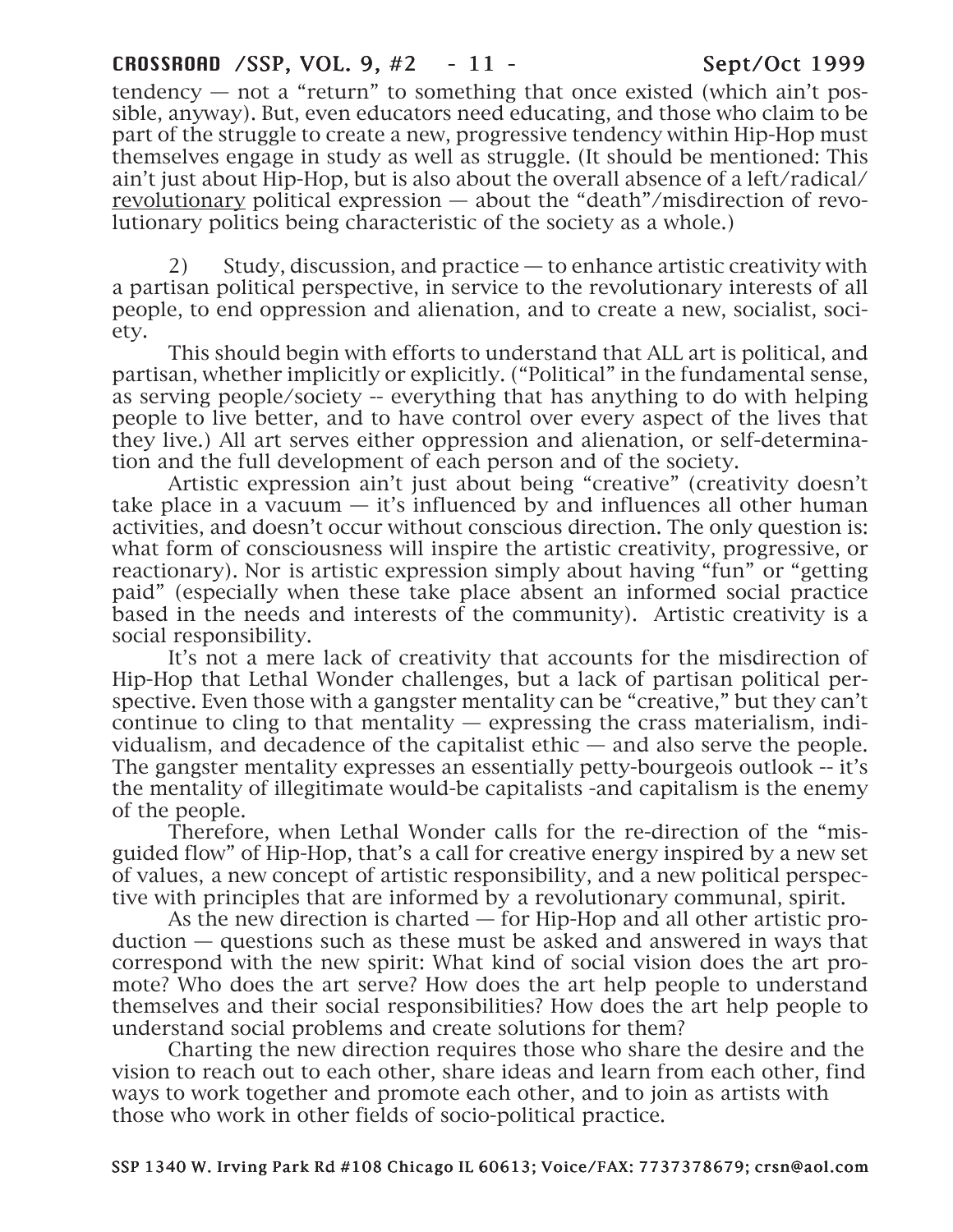Charting the new direction also requires the challenge and persuasion of those who remain misguided — most of whom aren't die-hards, but ones who simply don't know, haven't had an alternative presented to them, and who would choose the new direction if given the opportunity and the assistance.

Misguidance stems largely from not having sufficient and proper information, so charting the new direction also requires artists to study and discuss the history of revolutionary artistic expression, and the socio-political role of artistic expression in general. Since We're talking most specifically about music here, such study should begin with the development of the musical forms (e.g., spirituals, blues, jazz), but should include literature, with particular attention to the "Harlem Renaissance" and to the "Black Arts Movement" of the 1960s and '70s. It should go without saying that the present "misguided flow" is due in large part because the present generation of artists has no knowledge of and isn't linked to the vibrant tradition of radical artistic expression — which brings me to my last point.

When Lethal Wonder spoke about those "underground" with their heads in the sand, he could just as easily have been referring to those of my generation who have not exercised sufficient initiative to link themselves, their ideas, experience, and present practice, to the youth, allowing their art forms and social practice to develop without continuity with respect to the kind of partisan political perspective that was being developed by the artists and other political activists of our generation.

It should be noted, tho, that this ain't just a "generational" problem  $-$  it's a general political problem, resulting primarily from our own bad theory and practice, and secondarily from the efforts of the enemy to divide radical forces and their vision from the majority of our people, to break continuity between the old and the new, to "arrest the development" of the people's movement. All of us must share the responsibility for reaching out to each other, sharing and learning from each other, working together, as one people, to free the process of our development, to wage revolutionary struggle, and begin to create a new, socialist society.

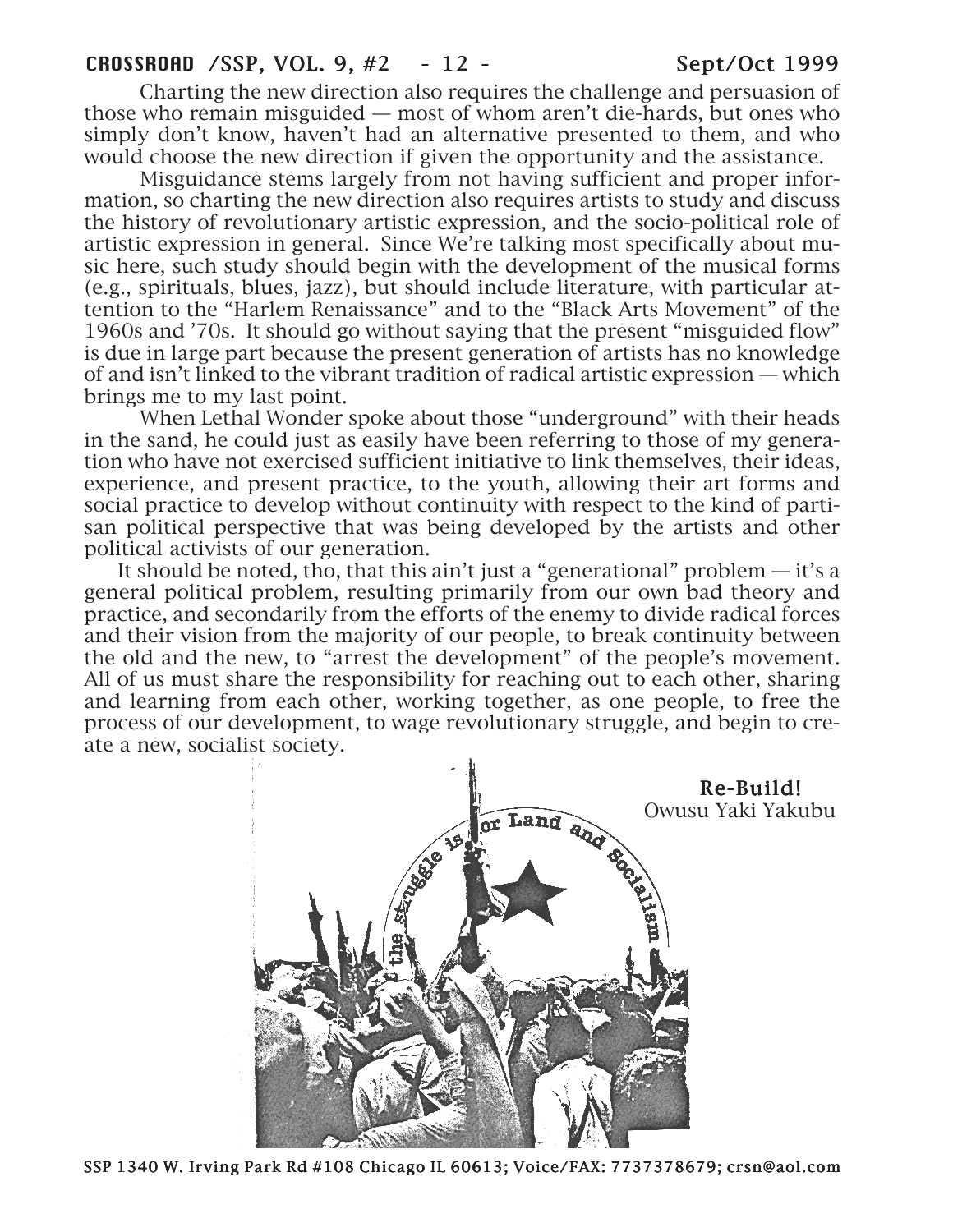# CROSSROAD /SSP, VOL. 9, #2 - 13 - Sept/Oct 1999 The Coup: An Appreciation

This is long overdue; i've been digging this group since Comrad-Brother Sanyika Shakur wired me up years ago. i was still flyin' high off of 2PAC mentioning the 'New Afrikan Panthers' on his first release, 2Pacalypse Now.

So here We are, closing out 1999, PAC's dead and The Coup have released three of the baddest albums of the decade: Kill My Landlord, Genocide & Juice, and the latest (now a year old!) Steal This Album. They have proven Wu-Tang wrong: it's not cash that 'rules everything around me', but consciousness!

The Coup have consistently called for socialism & armed struggle to attain it. This is light years beyond all the rap, hip-hop or any other music i've heard in my years of intense music appreciation. The next best thing this listener can think of is Sedition Ensemble's 1981 album, Regeneration Report, an obscure, no doubt impossible-to-find, but beautiful jazz-inflected piece. This record was overtly ideological, with references to Assata, Ho Chi Minh, and global imperialism.

Anyway, revolutionaries gotta be concerned with all the people, and ya gotta be extra concerned with the upcoming generations, 'cause it's only by imparting the need for revolution & socialism to the generations coming after us that We'll be able to build a new society. From One Generation To The Next!

The facts of life for the majority of downpressed people are often the subjects in The Coup's music. The 'hooptie' is the subject of "Cars & Shoes"; "The Repo Man" deals with exorbitant interest rates and prices the poor are forced to pay for consumer items and creature comforts, sometimes only to see them get jacked in the end by avaricious thug corporations. In "Underdogs," Boots runs down a litany of life for the poor:

There's certain tricks of the trade to try to halt your defeat

like takin' tupperware to an all-you-caneat

returnin' used shit for new sayin' you lost your receipt

and writin' 4-figure checks when your accounts deplete

then all your problems pile up about a mile up

thinkin' 'bout a patnah you can dial up to help you out this vile stuff whole family sleepin' on the futon while you clippin' coupons eatin' salad tryna get full off the croutons crosstown the situation is identical somebody gettin' strangled by the system and it's tentacles...

In "20,000 Gun Salute," the working class is urged to solve it's problems:

let's get masses wage struggle as direct classes on just how We gon' overthrow they bitch asses give whiplashes from the force as We make it tight and ignite the flames of takin over daily life make it a right to have food, threads, and homestead and Pac Bell won't ever cut your phone dead (We own it!) but these businesses that love payin' minimum wage ain't gon' let you take they shit unless you showin' a gauge and if you do it by yourself they gon' put you in a cage if you in a rage please meet me on the same page with a 20,000 gun salute! get rowdy like you got a substitute! this slugs for Newt! - shut yo mouth don't pollute! army of down muthafuckas, shit We tryna recruit! The frustrations and inevitability of struggle are summed up in "U.C.P.A.S.": Undas, Cops, Pigs & Shit they be gettin' on my nerves i'm 'bout to have a fit i need land, a place where no money is spent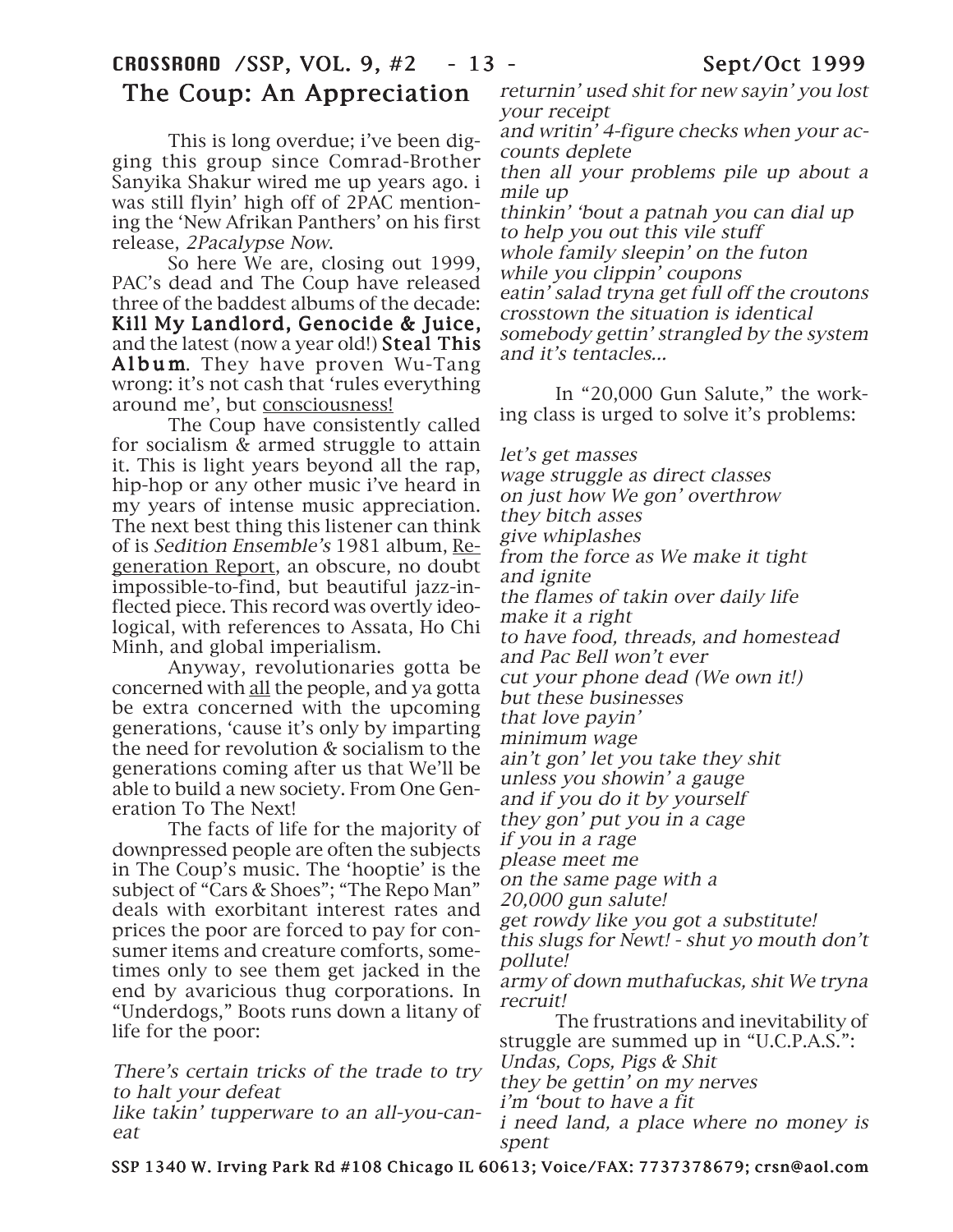i'll kick back, and live life immaculate

Often, The Coup write with a macabre sense of humor, but the subject is always the predicament of the masses. One of my favorites is "Breathing Apparatus," where Boots finds himself in the hospital and tells E-Roc:

Lean over the bed and lemme whisper close

watch these muthafuckas with the stethoscopes

u know i'm uninsured up in this B-I-OTCH my medical plan was to not get shot...

E, please don't let 'em fuck with my breathing apparatus!

All the while in the background, We hear "Paging Dr. Kevorkian" over the P.A. In the end, We're given the prognosis for Boots: "It seems like he's lost his will to pay."

We gotta be about holding up groups like this as shining examples of the values We're trying to promote, so check out DJ Pam the Funkstress, Boots & E-Roc. The battle for consciousness is raging amongst us; i hope you put The Coup in your arsenal.

Re-Build! Re-Build! hondo booking info: eprodellis@aol.com; 202-265-1560; 202-265-1560; website:www.illcrew.com/thecoup/



## The Symbolism of the SSC Logo

We have received several questions concerning the symbolism of the logo of the Spear & Shield Collective.

The logo, and the name of the our Collective, derive from a statement by Assata Shakur: We need shields to protect us, and spears to penetrate our enemies.

Our logo has three components: 1) the spear and shield; 2) the black star; 3) the Ankh. Each of these components can be interpreted in more than one way, from concrete and abstract levels — but all interpretation is done on the basis of the dialectical materialist outlook. the logo represents the core of the philosophy, ideology, and theory upon which our practice is based.

The Spear and Shield: Can be seen to represent political and military, armed and unarmed forces and forms of struggle. However, both the spear and shield are weapons, and used more or less simultaneously by a single body. Usually, the spear is considered as "offensive" and/or as "primary," while the shield is most often considered as "defensive" and/or as "secondary."

From our perspective, the characterization of any phenomena as primary or secondary can only be temporary, relative, and never as absolute — what is primary at one time, in one place, under one set of conditions, can become secondary at another time, in another place, and under a different set of conditions. Thus, in a particular engagement, the spear (an "offensive" weapon) can be used in a defensive/secondary capacity, and the shield (a "defensive" weapon) can be used in an offensive/primary capacity.

The Black Star: Represents, for us, the people (i.e., those who share our ideas and goals), and socialism.

The Ankh: Represents, for us, dialectical materialist philosophy, with its application to the material life of the social order. The Ankh originated as a symbol of the union between male and female, and the generation of offspring — capturing the essential material elements and philosophical principles of the development of life and society. (Atiba Shanna)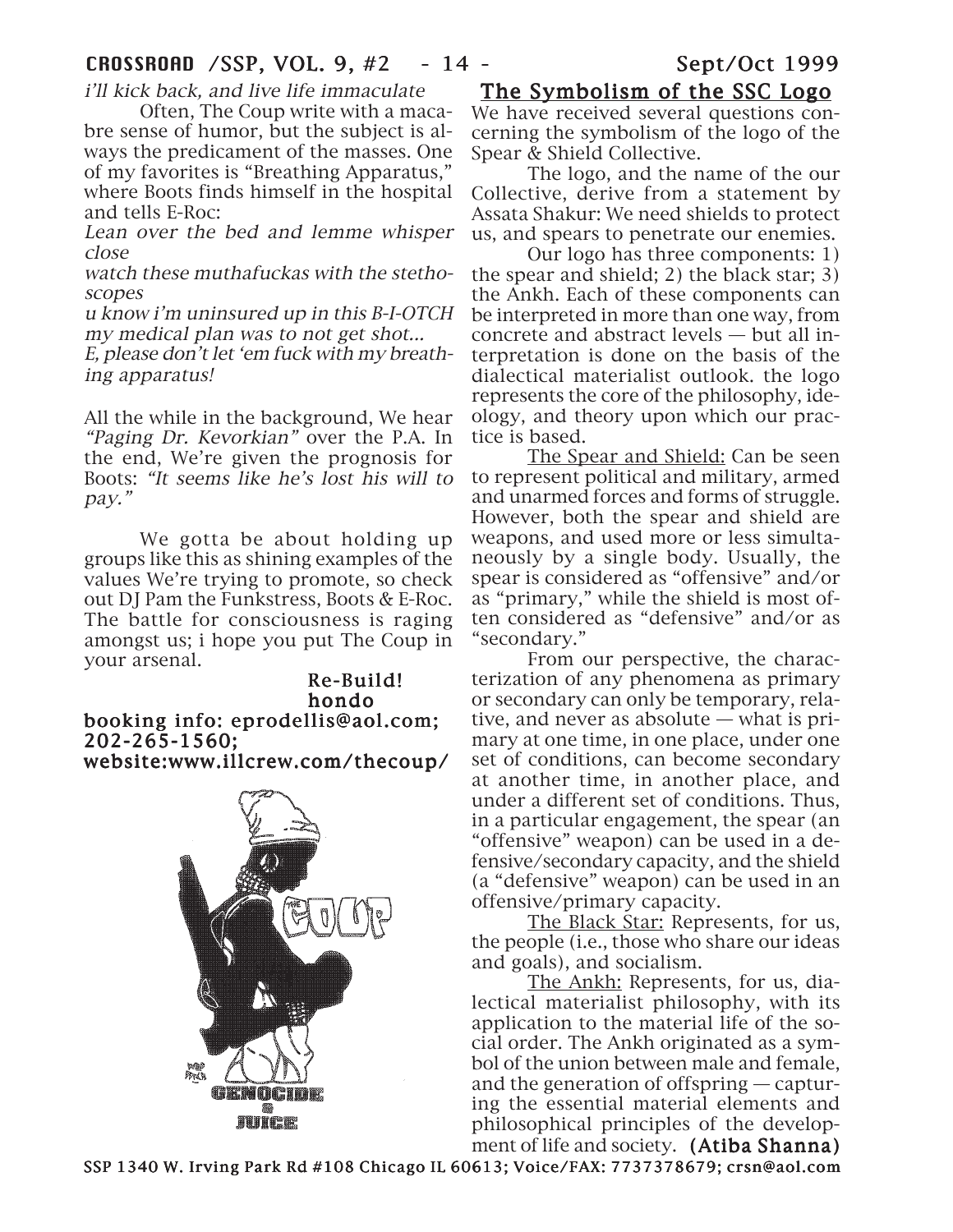(Marilyn Buck, Feb. '96)

In Peru a demonstration against a rise in bread prices is stopped because of threats to denounce those who demand bread as terrorists How greatly We fear language now an electric cattle prod to drive us into corners where We cower for fear of being called terrorists or communists or criminals How did We allow those who don't give a damn about how We the 80% live or die to rob us of our language to intimidate us into cutting out our tongues and binding our limbs into lameness? How can We be more afraid to be called terrorists than to die in the dark with no one there to speak for us?



*Marilyn Buck* **continues to believe that if one is concerned about and desires justice, liberty and equality one must join with anti-imperialist struggles worldwide**.

# **Movement Forces Clinton to Announce that He Will Free Puerto Rican Political Prisoners**

#### by Ralph King

In a stunning political event with historical implications, Bill Clinton announced on August 11, 1999 that he was freeing 11 of the 15 Puerto Rican Political Prisoners and Prisoners of War held in U.S. cages. Most of the 15 prisoners, allegedly members of the FALN (Armed Forces of Liberation) and the Macheteros (Machete Wielders), have been in prison for 19 years. The event was greeted with great jubilation by the prisoners, their families, supporters of Puerto Rican Independence, and opponents of U.S. repression. However, as the details emerged it was clear that the offer was less than what We had thought: Clinton, two-faced and lying as ever, had placed so many conditions on their release that the prisoners had, as of August 20, the date this article was written, not yet accepted Clinton's offer to come out of prison.

#### Brief History

Puerto Rico is a colony of the United States. Invaded by U.S. troops July 25, 1898, Puerto Rico remains one of the last colonies in the world. The U.S., which always protests the violence used against it, apparently had no trouble at all colonizing the nation of Puerto Rico with extraordinary violence. For this the U.S. is condemned by the United Nations almost every year. However, the New York Times, Washington Post, and other papers forget to carry the story, leaving most inhabitants of the empire unaware of these events.

And since 1898 Puerto Ricans have, of course, been fighting back by fighting. The armed struggle against the United States has taken many forms and has always been brutally repressed by the U.S. For example, in 1950, Oscar Collazo and Griselio Torresola tried to assassinate President Truman, with Torresola being killed in the effort and Collazo being sentenced to death, commuted to life in prison. In 1954 five other Nationalists, in-